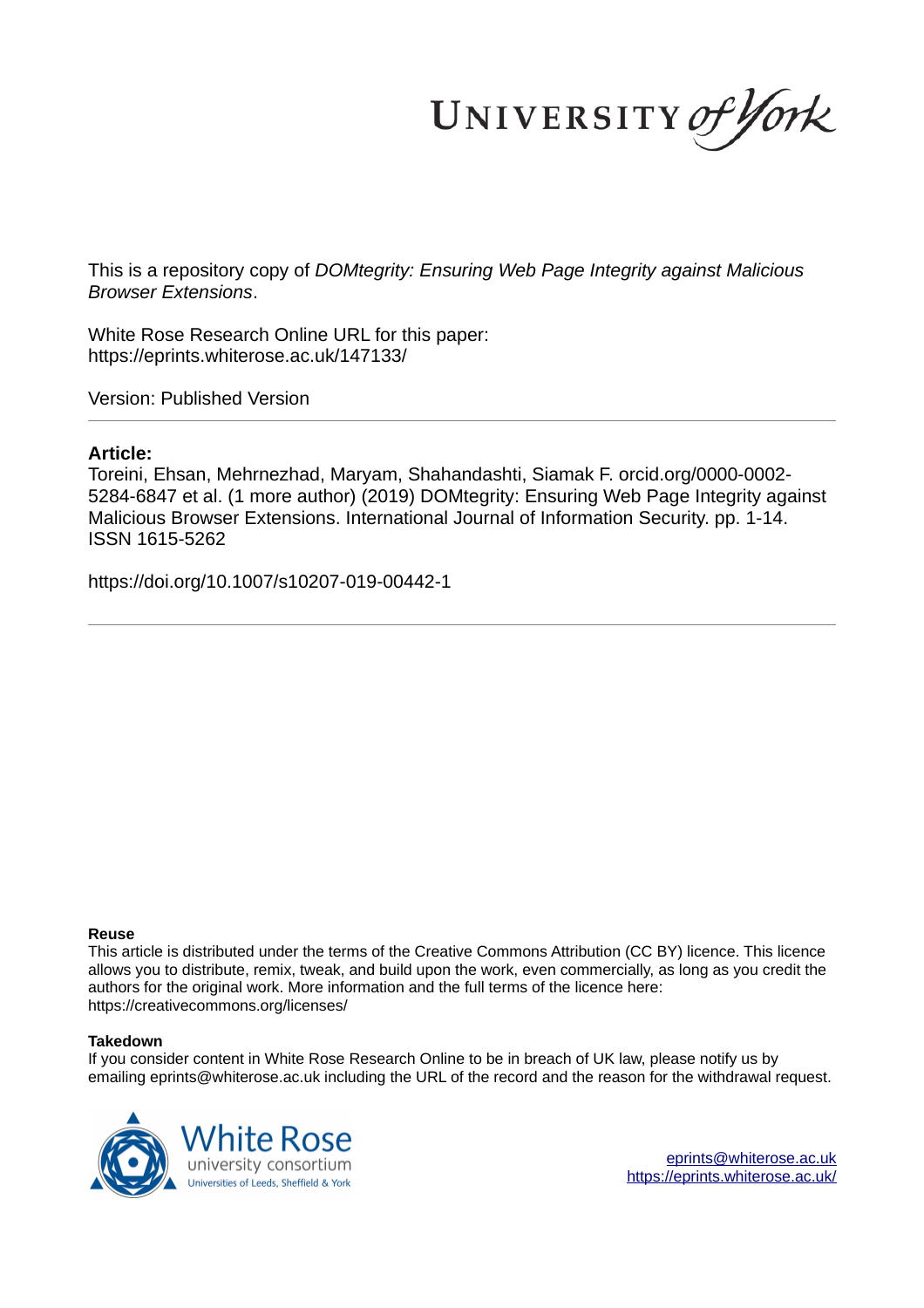## **REGULAR CONTRIBUTION**



# **DOMtegrity: ensuring web page integrity against malicious browser extensions**

**Ehsan Toreini[1](http://orcid.org/0000-0002-5172-2957)** · **Siamak F. Shahandashti<sup>2</sup>** · **Maryam Mehrnezhad<sup>1</sup>** · **Feng Hao<sup>3</sup>**

© The Author(s) 2019

#### **Abstract**

In this paper, we address an unsolved problem in the real world: how to ensure the integrity of the web content in a browser in the presence of malicious browser extensions? The problem of exposing confidential user credentials to malicious extensions has been widely understood, which has prompted major banks to deploy two-factor authentication. However, the importance of the "integrity" of the web content has received little attention. We implement two attacks on real-world online banking websites and show that ignoring the "integrity" of the web content can fundamentally defeat two-factor solutions. To address this problem, we propose a cryptographic protocol called DOMtegrity to ensure the end-to-end integrity of the DOM structure of a web page from delivering at a web server to the rendering of the page in the user's browser. DOMtegrity is the first solution that protects DOM integrity without modifying the browser architecture or requiring extra hardware. It works by exploiting subtle yet important differences between browser extensions and in-line JavaScript code. We show how DOMtegrity prevents the earlier attacks and a whole range of man-in-the-browser attacks. We conduct extensive experiments on more than 14,000 real-world extensions to evaluate the effectiveness of DOMtegrity.

**Keywords** Web page integrity · Web Crypto API · Browser extension · WebExtension · Man in the browser · JavaScript · **DOMtegrity** 

# **1 Introduction**

Browser extensions have become the dominant method to extend browser functionality. All major browsers (Chrome, Firefox, Safari, Opera and Internet Explorer) support extensions, and host dedicated repositories ("stores") from which extensions can be downloaded and installed directly from the Internet. Mozilla reports average rates of more than 1 million Firefox extensions downloaded daily and about 100 new extensions created every day throughout 2017 [\[18\]](#page-14-0).

Extensions are normally distributed and executed in controlled environments. All extensions uploaded to a repository are subject to a *vetting process*, which is a mixture of auto-

 $\boxtimes$  Ehsan Toreini ehsan.toreini@ncl.ac.uk

- <sup>1</sup> School of Computing, Newcastle University, Newcastle upon Tyne, UK
- <sup>2</sup> Department of Computer Science, University of York, York, UK
- <sup>3</sup> Department of Computer Science, University of Warwick, Coventry, UK

mated program analysis and manual code review aiming to identify malicious extensions and prevent their spread. Furthermore, extensions are run in a restricted (so-called "sandboxed") environment and only have access to a predefined set of browser APIs.

However, the vetting process is not bullet-proof. A study conducted by Google researchers found nearly 10% of extensions examined to be malicious [\[13](#page-14-1)]. By using obfuscation, some malicious extensions can slip through the vetting process. Furthermore, the extension update mechanism provides an additional exploit path for the attacker. In 2014, two popular and previously vetted Chrome extensions, "Add to Feedly" and "Tweet This Page", were sold to spammers who updated the extensions to inject advertisements and affiliate links into websites opened in the browser.

**The problem** The key problem with extensions is that, once installed, they possess over-privileged capabilities that may be abused by attackers. For example, an extension is free to modify the Document Object Model (DOM) of a web page. This allows a malicious extension to manipulate the display of a web page and deceive users into believing something false. The change of the web page content may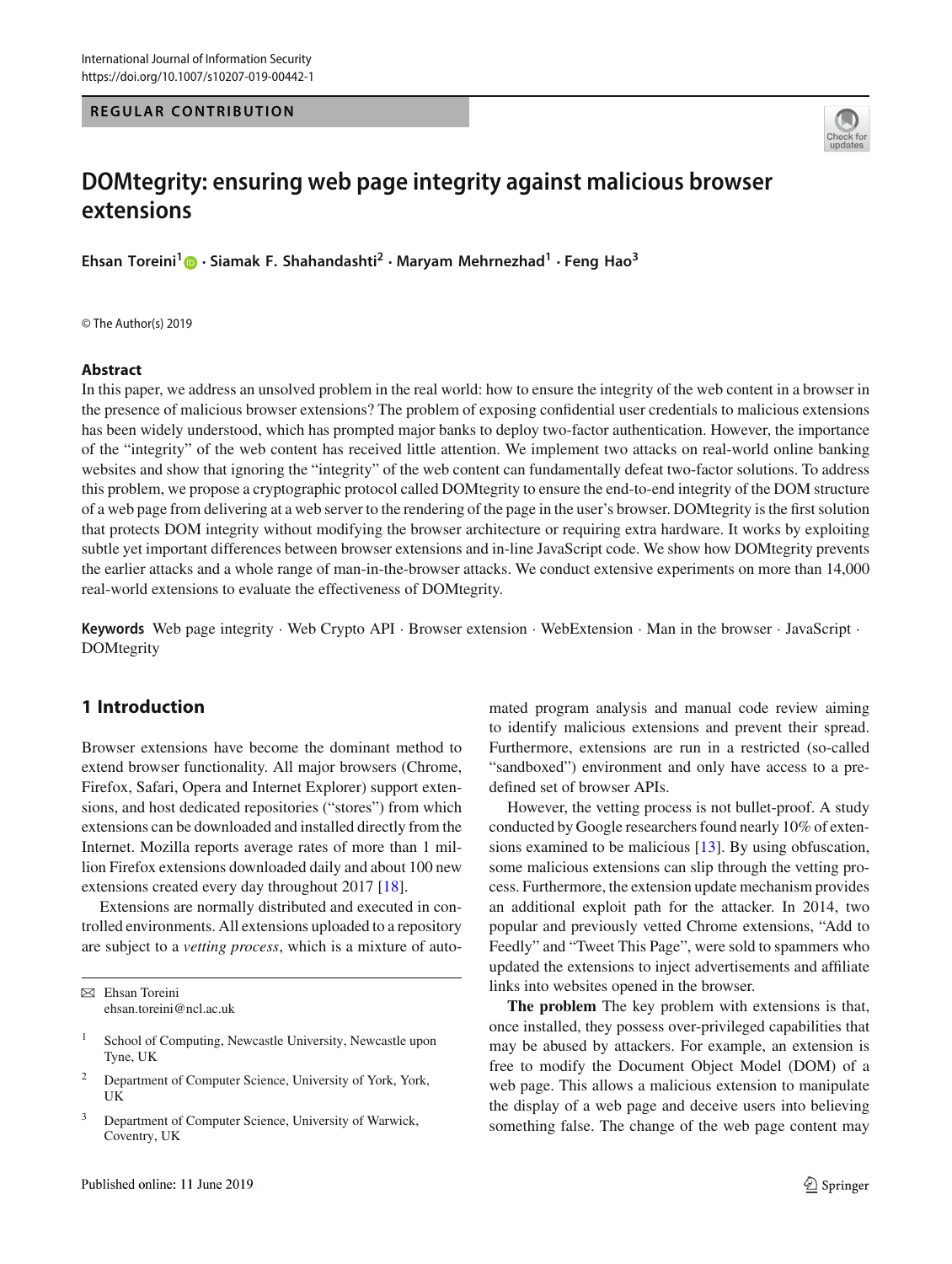be subtle, but when it is combined with social engineering techniques, it can cause significant harm to user security [\[9](#page-14-2)]. In Sect. [2,](#page-2-0) we will demonstrate two attacks on real-world banking websites (HSBC and Barclays) to show how a malicious extension may stealthily steal money from the user's bank account by making small modifications to the DOM structure of an online banking web page.

Existing solutions to prevent malicious extensions generally involve changing the browser's internal design [\[6](#page-13-0)[,24](#page-14-3)[,27](#page-14-4)], strengthening the vetting process of repositories [\[4](#page-13-1)[,11](#page-14-5)[,13](#page-14-1)– [15\]](#page-14-6), asking users to install yet another (trusted) extension that detects malicious behaviour of other extensions [\[16](#page-14-7)[,17\]](#page-14-8) or requiring an external hardware device (e.g. Cronto) that performs out-of-band transaction verification.

**Our solution** In this paper, we propose a cryptographic protocol that we call *DOMtegrity* to ensure the integrity of the DOM structure of a web page delivered from a web server to the rendering of the page at the client browser in the presence of malicious extensions. Compared to previous solutions, ours does not require changing the browser's existing internal design; it does not need any external hardware device; it is orthogonal to the strengthening of the vetting process; it can be easily implemented by embedding in-line JavaScript code in the web page rather than requiring the user to install another (trusted) extension. The novelty of our solution lies in exploiting subtle but important differences between extensions and in-line scripts in terms of their rights to access Websockets established between the server and the client. This is combined with leveraging the latest Web Crypto API that is recently added in all major browsers.

**Contributions** The main contributions of this paper are summarized below:

- We propose DOMtegrity, a cryptographic protocol to protect end-to-end integrity of a web page's DOM from the point of delivery at a server to the final display in a client's browser. This is the first solution that works with the standard WebExtensions architecture without needing any external hardware.
- We present an efficient implementation of DOMtegrity, using JavaScript on the client side and Node.js on the server side, and demonstrate that the proposed solution is effective and only adds a small overhead to the computation load and communication bandwidth.
- As part of the evaluation, we implement two attacks on real-world online banking systems (HSBC and Barclays) to show how a malicious extension can compromise the security of the user's bank account, and how DOMtegrity can prevent such attacks as well as a whole range of man-in-the-browser (MITB) [\[7\]](#page-14-9) attacks that involve maliciously changing the DOM structure of a web page.

# <span id="page-2-0"></span>**2 Malicious extension attacks on online banking**

Attacks caused by malicious extensions are often known as man-in-the-browser (MITB) attacks. To demonstrate the importance of understanding the threats imposed by malicious extensions in modern browsers, we show two proofof-concept attacks on real-world banking websites, HSBC and Barclays, by exploiting the capability of browser extensions to modify the DOM of a web page. The extensions are developed for both Firefox and Chrome based on the standard WebExtensions framework. In the proof-of-concept demonstration of the attacks, the money was transferred between the authors' accounts. All the experiments were approved by Newcastle University's ethics committee.

# **2.1 WebExtensions capabilities**

Before describing the attacks, we should first explain WebEx-tensions.<sup>[1](#page-2-1)</sup> The WebExtensions framework is a W3C standard cross-browser architecture [\[26\]](#page-14-10) for developing browser extensions using HTML, CSS and JavaScript. It is now supported in all major browsers except Safari.

An extension developed based on WebExtensions consists of three components: the *background page*, the *UI pages* and the *content scripts*. The background page is in charge of long-term operations that last beyond the lifetime of a particular browser window and is provided with access to browser APIs. The UI pages put together the extension user interface. Content scripts are JavaScript programs that are run in the context of a web page and are allowed to interact with the page.

Although the background and UI pages do not have access to the DOM of the page, content scripts can modify the DOM. Through content scripts, an extension can hide elements of the DOM and insert another element in the same location to effectively replace the original element. For example, a text box can be placed by a malicious extension in place of a password text box to capture a user's password.

# **2.2 Attack model**

In the rest of this paper, the attackers implement their threat scenario through a malicious extension installed in the victim's browser. Thus, the capabilities of a malicious extension are limited to the context of a browser. We assume attackers have not installed any operating system level malicious software on the victim's device to extend their capabilities beyond the browser execution context.

In the following demonstration, we assume that a malicious extension is already installed on a client's browser.

<span id="page-2-1"></span><sup>1</sup> [https://developer.chrome.com/extensions/overview.](https://developer.chrome.com/extensions/overview)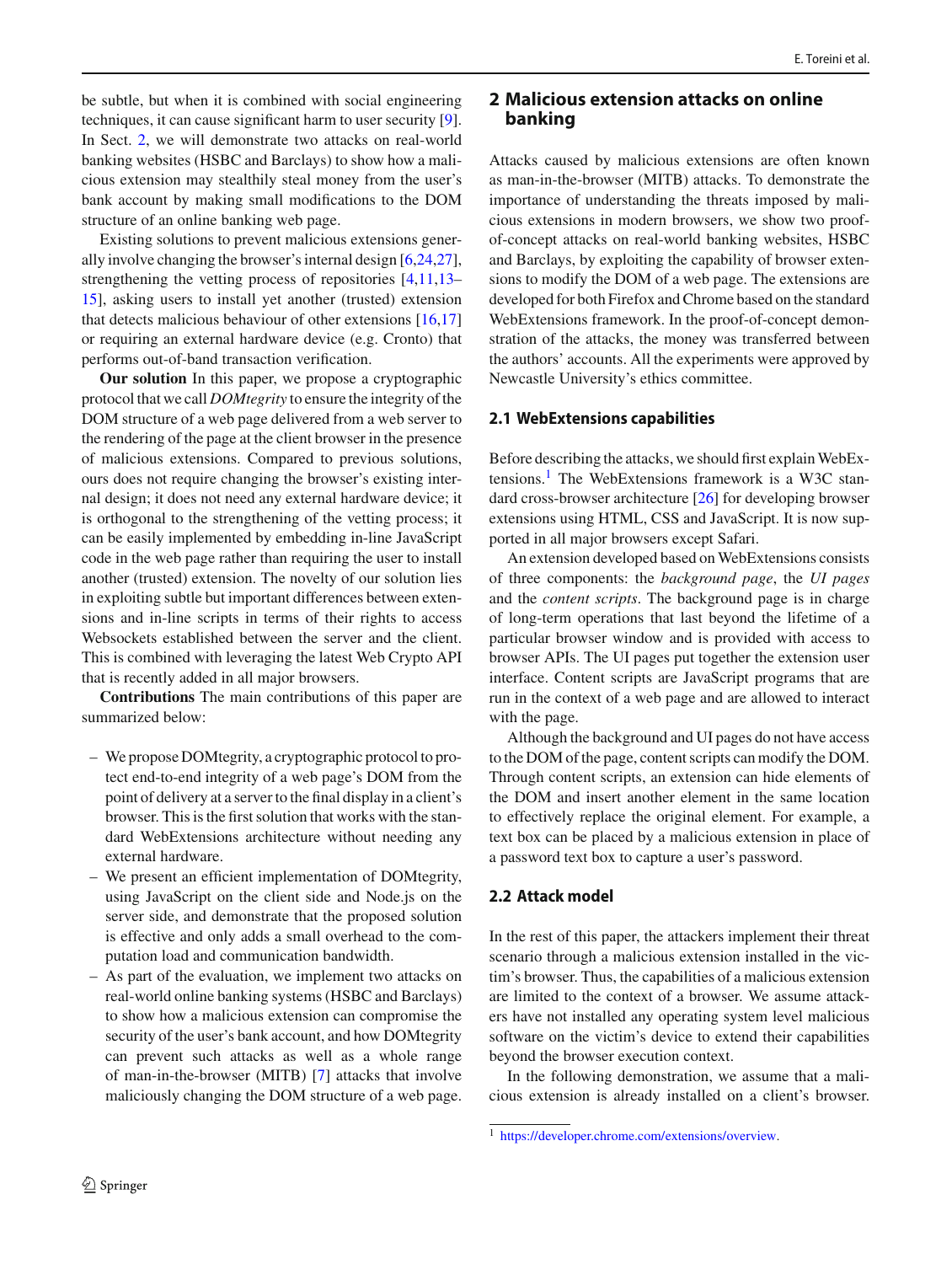This can be done through disguising malicious extensions as legitimate browser extensions, using Trojans to install such extensions, missing plug-in attacks or purchasing popular extensions and then adding malicious code during updates [\[9](#page-14-2)[,23\]](#page-14-11). In both attacks, the web pages that are presented to the victim are from the genuine banking websites via HTTPS.

We assume that the attacker has an account that they wish to move funds to, and the details of this account are either hard-coded into the browser extension or received in real time from a remote Command & Control (C&C) centre [\[20](#page-14-12)]. The attacker's bank account will eventually be exposed by checking the victim's bank transaction records. However, we assume this is not any issue for the attacker since he only needs to prevent the discovery of the fraud for some short timescale in which the funds can be withdrawn from the account.

## **2.3 HSBC attack**

The first attack shows how a malicious extension can easily bypass the two-factor authentication that is adopted by major banks, including HSBC. In this attack, the extension intercepts the victim's authentication credentials (i.e. login details), sends them to a remote attacker and redirects the user to a false maintenance page. Depending on the security policy of the banking web site, this authentication could involve a regular password and an additional one-time password (OTP) as a second factor which is either sent to the user's mobile phone as an SMS or locally generated using a dedicated device (i.e. a Chip Authentication Program (CAP) device) provided by the bank.

We developed a proof-of-concept attack that targets the HSBC online banking web pages. To authenticate their clients, HSBC uses a password-based user authentication augmented with an OTP generated by a dedicated device, the HSBC Physical Secure Key. Our attack works as follows:

- 1. When the victim requests the login page, the browser extension content script replaces the username and password text boxes with its own and records the victim's username and password by communicating with the extension background page.
- 2. When the victim is prompted for an OTP, the browser extension records what the victim enters in a similar manner.
- 3. The victim is then redirected to a genuine customer service page. However, the content of the page is changed on the fly by the extension content script to include a message, indicating that the website is temporarily unavailable for maintenance or due to technical difficulties as shown in Fig. [1.](#page-3-0)
- 4. The stolen login credentials are sent to the attacker who can then log into the victim's online banking account.



**Fig. 1** The HSBC customer service page modified by the malicious extension to contain a message indicating website technical difficulties

<span id="page-3-0"></span>We have implemented the attack by developing extensions for both Firefox and Chrome based on WebExtensions. Our extensions were able to perform the attack successfully without being detected by the bank server. Consequently, we were able to impersonate the victim and log into his or her bank account on a separate machine.

## **2.4 Barclays attack**

The second attack shows how a malicious extension can defeat transaction-specific user authorization, which is added by many banks such as Barclays as an extra layer of security on top of two-factor authentication. Here, when an already authenticated user requests a transaction, she is required to provide a transaction-specific authorization code which is either sent to the user out of band or generated by a dedicated device upon unique transaction-specific input. This *transaction authentication* is designed to prevent modification of transaction data (e.g. recipient and amount) by man-in-thebrowser attackers.

Barclays uses the strongest form of transaction authentication (the so-called *full transaction authentication* [\[1\]](#page-13-2)) in which the unique transaction authorization code (i.e. the transaction-specific OTP) is cryptographically bound to the transaction data. The authorization code is calculated by a dedicated device provided by Barclays called PINsentry. Alternatively, the user can use the functionally equivalent Mobile PINsentry application on her smartphone. PINsentry is a battery-powered device consisting of a numeric keypad, a small LCD screen, a card reader and a processor. When a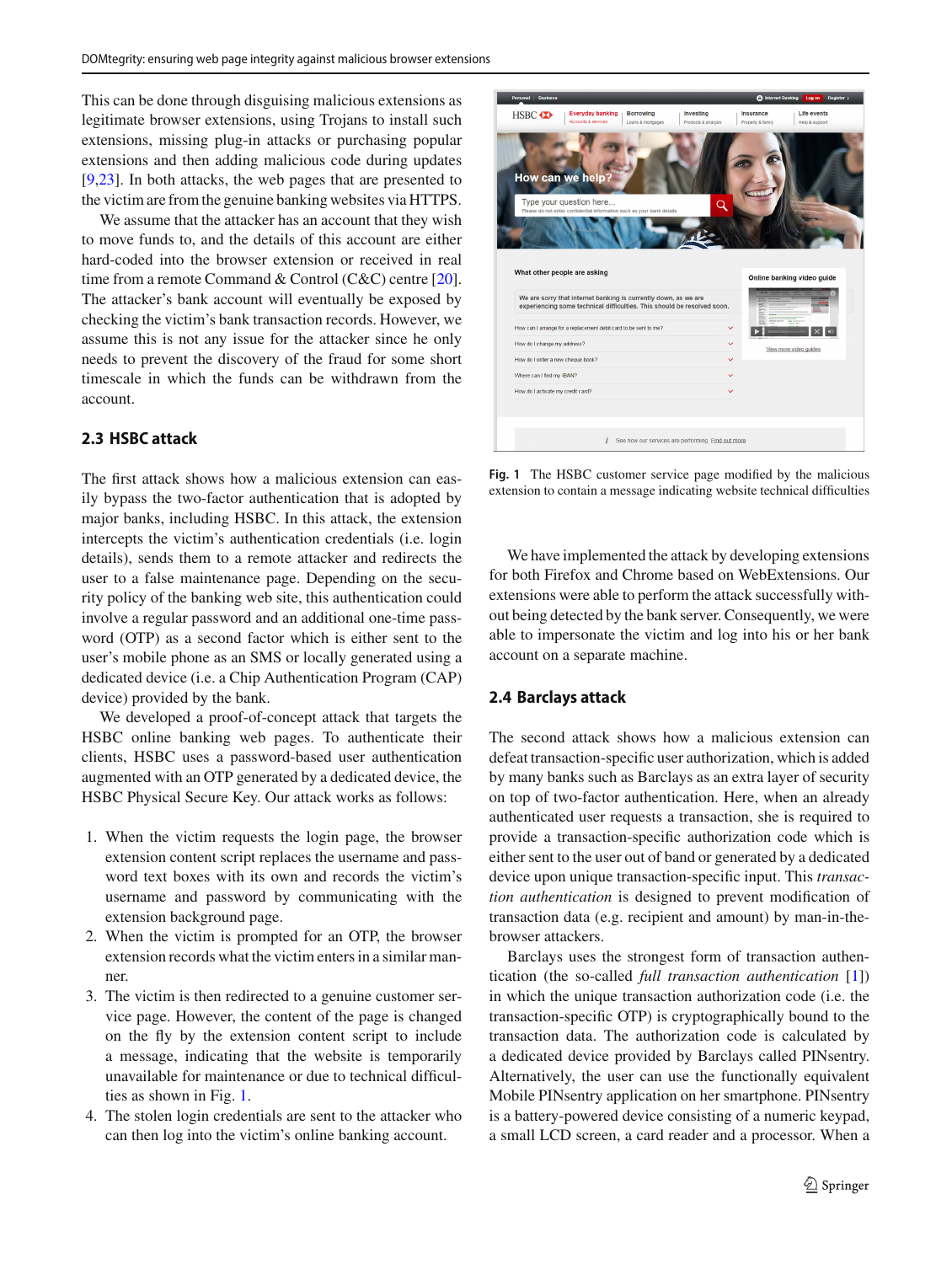transaction is requested through Internet banking, the user is required to manually enter the transaction details, including the payee account number and the amount, on PINsentry (or Mobile PINsentry) and then enter the PINsentry produced authorization code on the internet banking web page. However, in the following we show how a malicious extension can defeat this security measure by combining social engineering and DOM modifications. The attack works as follows:

- 1. When the victim requests a funds transfer, she is presented a form to provide the details of the funds transfer, including the payee account number and the amount. The malicious extension content script replaces the text box where the victim is supposed to enter the account number of the intended payee with its own text box and records the entered account number by communicating with the extension background page.
- 2. Then, the user is presented with a dialogue confirming the transaction details and instructing her how to get a transaction authorization code from PINsentry. The instructions include asking the user to "Enter the payee's account number as your REF:" followed by the payee's account number. The malicious extension content script replaces this instruction with "Enter this REF number:" followed by the attacker's account number, as shown in Step 3 of the instructions in Fig. [2](#page-4-0) with real bank details suitably redacted.
- 3. A non-expert user, trusting the HTTPS page to be secure and failing to notice the above subtle change, then enters the attacker's bank details in PINsentry and provides a code authorizing the funds transfer to the attacker's account.
- 4. The browser extension changes the final confirmation page before it is displayed to the user so that it shows the account details of the original intended payee rather than that of the attacker.

The key issue that we were able to exploit is that PINsentry prompts the user for two pieces of transaction information: "REF" and "Amount". The only information about what "REF" means is present on the website, which can be modified by the extension. We have responsibly disclosed our attack to Barclays and since then Mobile PINsentry has been updated and the prompt on the app has been fixed to explicitly ask the user for the payee's account number instead of a REF number.

# **3 Our proposed solution: DOMtegrity**

In this section, we propose a solution, called DOMtegrity, to address MITB attacks such as those demonstrated in



<span id="page-4-0"></span>**Fig. 2** The Barclays instructions page modified by the malicious extension to include the attacker's account number (redacted as XXXXXXXX) as the REF number. The modified area is represented in the green box (color figure online)

the previous section. Our solution is designed based on the WebExtensions framework, which is now the standard extension development architecture recommended by W3C and adopted by Google Chrome, Mozilla Firefox, Microsoft Edge and Opera.

## **3.1 WebExtensions security model**

The WebExtensions security model as implemented in modern browsers is based on the model proposed by Reis et al. [\[22](#page-14-13)] who discussed the real-world security issues experienced by Google Chrome and advocated a systematic method to prevent these attacks. Here, we discuss parts of this model that are necessary for the description of our protocol.

**Browser zones** In modern browsers, the execution environment is divided into two zones: an unprivileged *Internet zone* in which web pages are executed, and a privileged *Chrome zone* in which extensions are executed. A schematic representation of these zones is shown in Fig. [3.](#page-5-0) Scripts in the Internet zone (i.e. the so-called *in-line* scripts within the web page) cannot have access to the data in the Chrome zone (i.e. the extension scripts), and vice versa. Therefore, although the web page scripts and the extension content scripts can interact with DOM separately, they cannot interact with each other. This concept is called the *isolated worlds* principle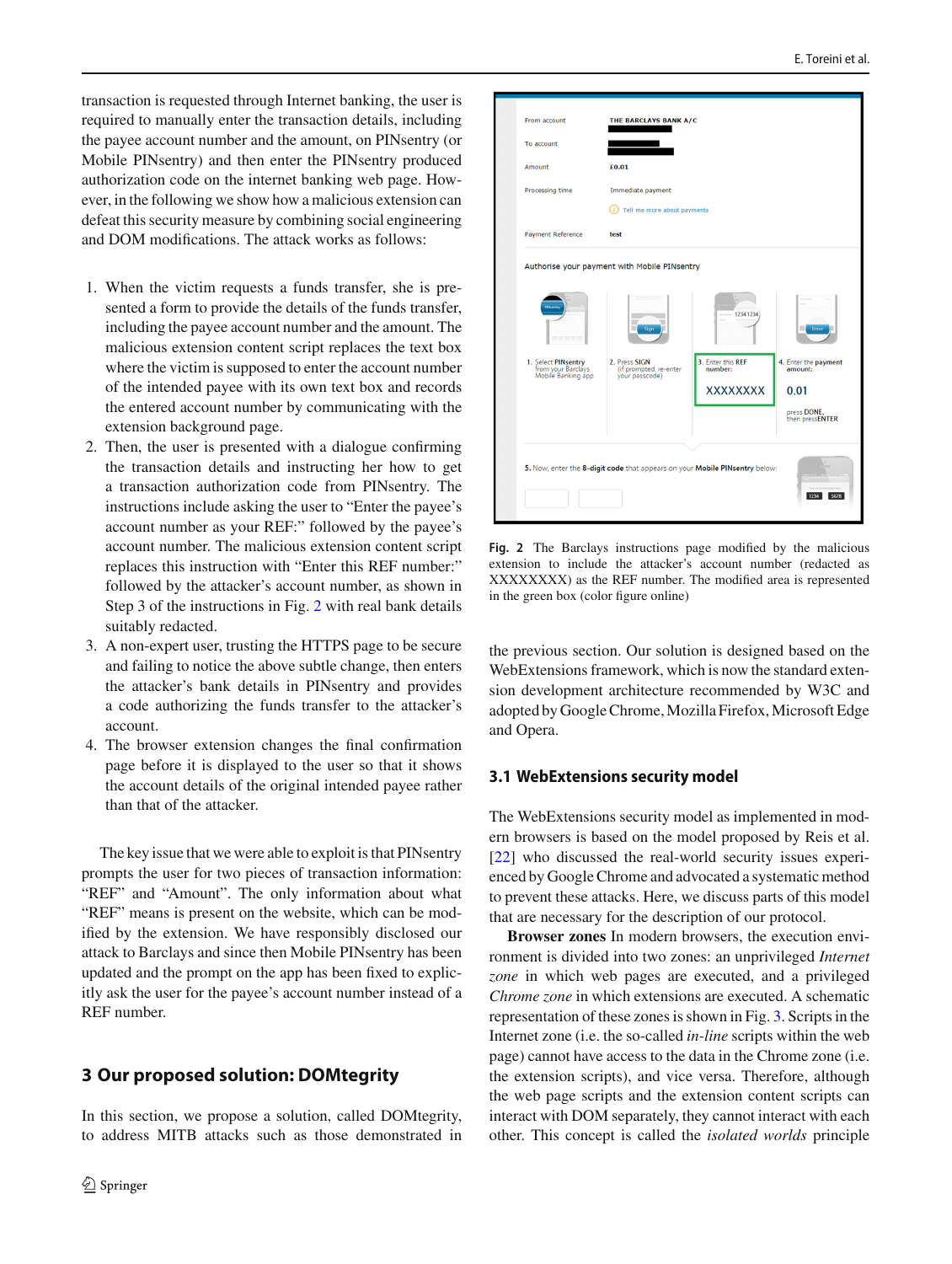

<span id="page-5-0"></span>**Fig. 3** The Internet and Chrome zones of a modern browser and how web pages, extensions and plug-ins interact [\[2](#page-13-3)]

 $[10]$  $[10]$ . The main reason for the isolation is to prevent malicious in-line scripts from exploiting the vulnerabilities that may exist in extension content scripts [\[2\]](#page-13-3). However, as we will explain, the isolation is also useful in defending against malicious extensions when the in-line scripts are from a legitimate source.

**Permissions** Every extension must provide a "manifest" in the JSON format which defines the resources and the corresponding *permissions*for each component of the extension. Based on this manifest, users are asked to grant the required permissions at the time the extension is installed, and once installed, the extension's access to browser APIs is limited to these permissions.

#### **3.2 Design overview**

DOMtegrity is designed to enable the server to detect any unexpected modification of the DOM by extensions when the web page is rendered in the browser. The underlying idea is that DOMtegrity securely records all the modifications made to the web page DOM until the final rendering of the page and then securely communicates the recorded modifications to the server. The server is then in a position to decide whether or not the client's browser has parsed the page as the server expected.

DOMtegrity is implemented as a JavaScript program, called pid.js, which is then embedded as an in-line script (within a <script> tag) in the web page that the server wishes to protect. This in-line inclusion is necessary since extensions are not able to restrict the execution of in-line web page scripts, whereas they can block loading external script files. For the in-line JavaScript to work, we assume that JavaScript execution is not disabled in the browser.

Since DOMtegrity is to record all modifications to the DOM, it is essential that pid.js is placed at the start of the page source code and before all other HTML tags. Since parsing the web page in browser proceeds in the order that tags are placed in the page source code, placing  $pid.$ js at the start of the page ensures that recording changes in the DOM starts immediately as the browser starts parsing the page.

The isolated worlds principle guarantees that DOMtegrity's recording of modifications in DOM cannot be tampered with by any extension. When executed, pid.js creates an onthe-fly DOM property (also called a DOM expando) named document.pid which implements the DOMtegrity functions within a domain isolated from any extension.

DOMtegrity uses the recently introduced *Websocket*<sup>[2](#page-5-1)</sup> technology which provides a full-duplex communication channel over TCP (or SSL/TLS for an encrypted channel) and is now supported by all major browsers. In this paper, we only consider Websocket established over the secure SSL/TLS channels. The important property here is that although both in-line scripts and extension content scripts can establish Websockets, neither has access to Websockets established by the other.

The extension's inability to access Websocket communication established by DOMtegrity provides assurance on the integrity of the communication between pid.js and the server. The in-line script pid.js establishes a Websocket with the server, and this Websocket is used as a secure channel to convey a secret key which is later used to authenticate the DOM modifications that document.pid records. We should emphasize that although an extension has extensive access to HTTP(S) communications, it can only access the Websockets that are established by the same extension.

Table [1](#page-6-0) summarizes the relevant capabilities of extensions compared with in-line scripts such as  $pid$ , is based on the latest W3C specification (dated 23 July 2017) [\[26](#page-14-10)]. Both can access the DOM and establish Websockets, but neither can block Websocket communications. The extension cannot access the expando created by pid.js. Neither pid.js nor the extension can access or close Websockets established by the other.

## **3.3 Detailed description**

DOMtegrity runs in three stages: initialization, recording and verification. The initialization stage sets up the protocol, the recording stage is in charge of storing all DOM modifications, and eventually in the verification stage evidence of DOM integrity is generated on the client side and is sent to the server for verification. These stages are described in detail in the following. A sequence diagram of the protocol is shown

<span id="page-5-1"></span><sup>2</sup> [https://www.w3.org/TR/Websockets.](https://www.w3.org/TR/Websockets)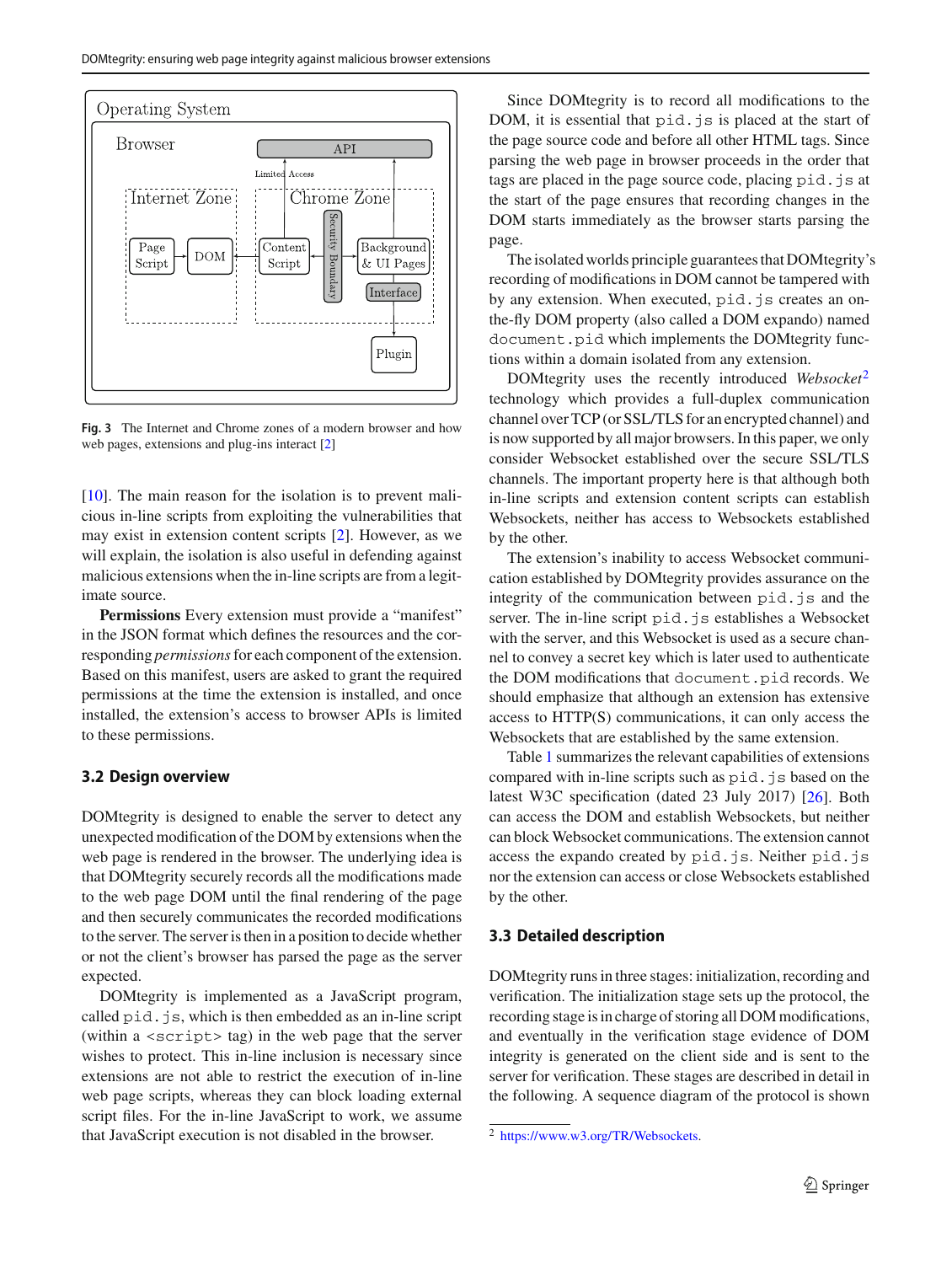<span id="page-6-0"></span>**Table 1** Capabilities of extension and in-line script (W3C [\[26](#page-14-10)])

| Capability                                           | Extension | pid.js |
|------------------------------------------------------|-----------|--------|
| Access the DOM                                       |           |        |
| Establish websockets                                 |           |        |
| Block websocket establishment                        | Х         |        |
| Block websocket communications                       | Х         | х      |
| Access an expando created by pid. is                 | х         |        |
| Access/close websockets established by pid. is       |           |        |
| Access/close websockets established by the extension |           | х      |



<span id="page-6-1"></span>**Fig. 4** Sequence diagram for DOMtegrity

in Fig. [4.](#page-6-1) We assume the web page is served over HTTPS. The client is identified by the TLS session ID.

#### **Stage 1: Initialization**

This stage begins as the browser starts parsing the web page. In this stage, the required setup for DOMtegrity is carried out as follows:

**Open websocket and request key** First, pid. js sends a request to open a Websocket in order to receive an HMAC key from the server. The server caters for such a request only once within an HTTPS session. To cater for the request, the server establishes a Websocket channel with the client, and through this channel sends a random 256-bit key *k*. The Websocket is subsequently closed, and the rest of the communication is continued over HTTPS. Any further requests for a key in the same HTTPS session are refused by the server. If the server receives more than one request for the client, it is an indication that a malicious extension tries to impersonate the client.

**Define mutation observer** The next step is to assign a mutation observer<sup>[3](#page-6-2)</sup> to the document class. Mutation observer is a JavaScript global API that provides developers a way to react to DOM modifications. It records all the changes in the DOM tree, including the alternations in attributes. This covers every possible DOM modification with the exception of the changes in the way events are handled in DOM. We discuss how to deal with this exception below.

**Stop event propagation** In this step, pid.js stops assignment of new events to DOM elements by calling the stopImmediatePropagation method<sup>[4](#page-6-3)</sup> for all elements. Note that (in DOM Level 2 and above) existing assigned events cannot be changed or removed unless the browser is presented with the reference to the registered event, and the isolated worlds principle ensures that extensions do not have access to such references.

**Define DOM expando** Next, the script adds an expando (i.e. an on-the-fly property) to the document node of the DOM, as shown in Fig. [5.](#page-7-0) This property is called document.pid. As a property, it does not change the DOM node structure and hence is not visible to extension content scripts due to the isolated worlds principle. document.pid is implemented as an object with encapsulated functions. All document.pid functions are

<sup>3</sup> [https://developer.mozilla.org/en/docs/Web/API/MutationObserver.](https://developer.mozilla.org/en/docs/Web/API/MutationObserver)

<span id="page-6-3"></span><span id="page-6-2"></span><sup>4</sup> [https://developer.mozilla.org/en/docs/Web/API/Event/](https://developer.mozilla.org/en/docs/Web/API/Event/stopImmediatePropagation) [stopImmediatePropagation.](https://developer.mozilla.org/en/docs/Web/API/Event/stopImmediatePropagation)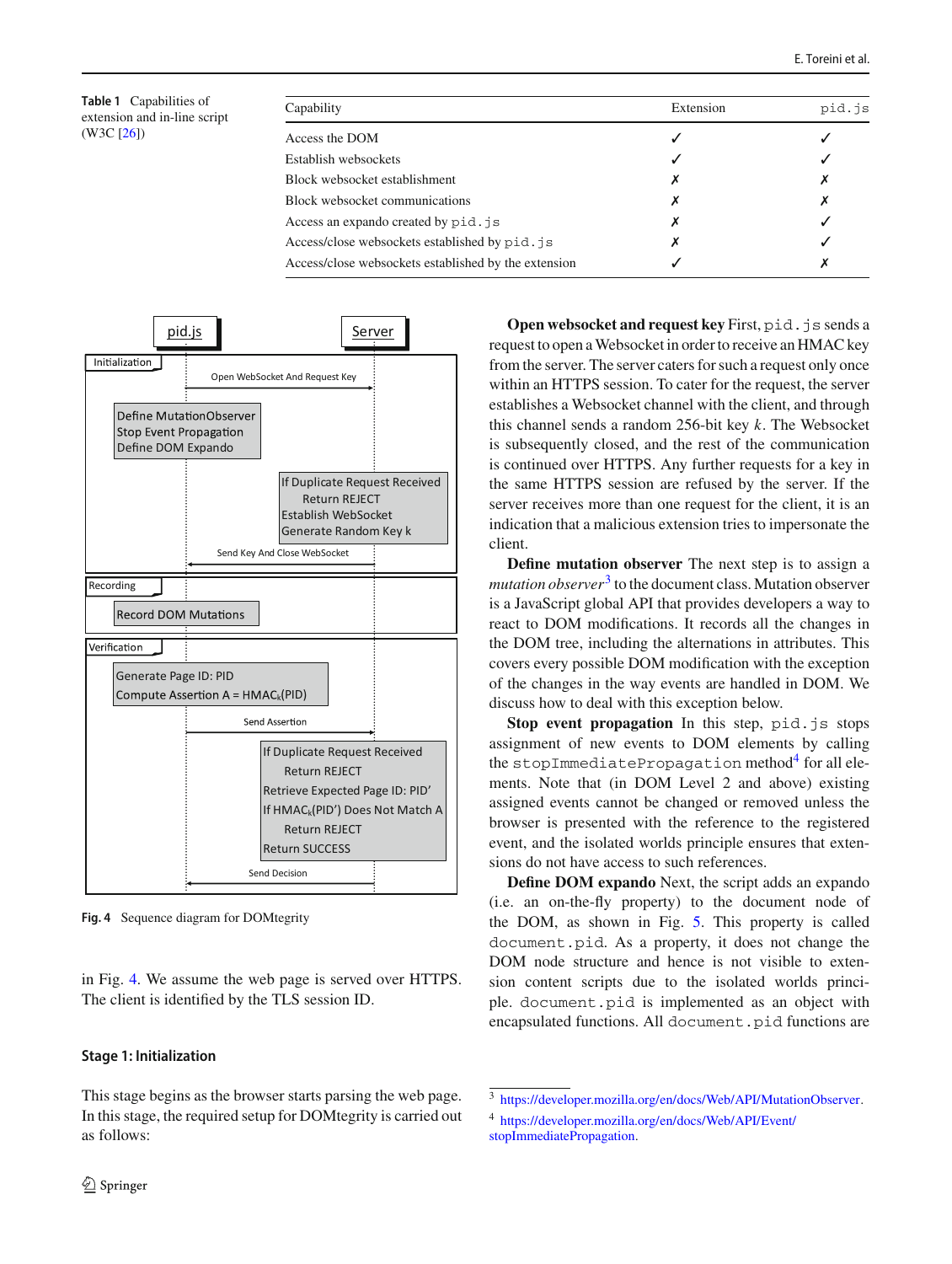

<span id="page-7-0"></span>**Fig. 5** An overview of document.pid and the inability of extensions to modify this region of DOM

private (using so-called "closures"<sup>[5](#page-7-1)</sup>) except for one (i.e. document.pid.request()) which we discuss later.

#### **Stage 2: Recording**

After initialization, DOMtegrity enters a persistent passive mode and records all DOM mutations through the mutation observer. The recorded mutations include adding or removing child elements to a node, inserting or changing an attribute in a node, or modifying the data of a DOM node. The recording continues until the user's interaction with the web page finishes and the filled form is to be posted to the server.

#### **Stage 3: Verification**

In this stage, a page identifier (PID) containing the recorded changes in the DOM is generated. The stage starts when the function document.pid.request() is called. This is the only public expando function and should be called when the client "returns" the form, e.g. by clicking a "submit" button. This stage uses Web Crypto API,<sup>[6](#page-7-2)</sup> a relatively new JavaScript capability to perform cryptographic operations in browser.

**Generate Page ID** The first step is to generate the PID which consists of two parts: the list of recorded DOM mutations throughout the recording stage, and the source code of the page at the time the verification stage starts. According to the W3C standard, there are seven mutations observable. Each possible DOM mutation is encoded into a unique digit to achieve a short representation of the list. The source code (accessible to JavaScript via the document.documentElement.innerHTML attribute) represents the final state of the DOM elements in the page. Here, we consider the protection of integrity for the whole page, but it is possible to define a custom PID to cover only part of the page.

**Compute assertion** Next, a message authentication code (MAC) on the generated PID is produced in the browser using the secret key *k*. We opted to use HMAC with the SHA-256 hash function as our MAC. This selection is based on two main reasons: first, the 128 bit security of the HMAC-SHA256 is adequate for nearly all practical web applications; second, the HMAC function is supported consistently in all modern browsers. The computed HMAC tag is sent to the server for verification as an *assertion*.

**Verify assertion** On the server side, upon receiving the assertion, the server first checks if more than one request for fetching the HMAC key has been received earlier within the HTTPS session, and rejects the assertion if that is the case. Multiple key fetching requests indicate man-in-the-browser impersonation attacks. If only one request has been received, the server retrieves the expected PID, computes the HMAC of the expected PID and compares it with the received assertion. Normally, there is no need for the client to send the PID. The server expects no changes in the DOM other than those made by the web page scripts. Hence, the server has a specific expectation of the recorded DOM mutations and the final source code of the page, and therefore a known expected PID. The server accepts the assertion on the integrity of the page if the HMAC verification succeeds. Depending on the decision, the server proceeds to provide or refuse further service to the client. In case of refusal, the server may additionally send an error message through an out-of-band channel, e.g. an SMS message to the user's mobile phone.

In the protocol described above, we assume the legitimate changes of DOM can be pre-determined; hence, the server is able to derive an *expected* PID. In this case, the client does not need to send the *actual* modifications to the server. The server can verify the HMAC tag against an *expected* PID to decide acceptance or rejection. However, in some cases the changes of DOM may not be fixed (e.g. they may depend on user interactions). To address this, we only need to slightly modify the protocol by sending PID along with the assertion to the server. This way, the server can first verify the HMAC tag against the received PID, and then examine the changes recorded in the PID according to some rules to determine if they are legitimate or not.

#### **Choosing HMAC versus hash**

DOMtegrity uses the Websocket to securely transport a key which is later used in the generation of the HMAC tag. The Websocket channel only lasts for the duration of the key transport and is immediately closed by the server once it

<sup>5</sup> [https://developer.mozilla.org/en/docs/Web/JavaScript/Closures.](https://developer.mozilla.org/en/docs/Web/JavaScript/Closures)

<span id="page-7-2"></span><span id="page-7-1"></span><sup>6</sup> [www.w3.org/TR/WebCryptoAPI.](www.w3.org/TR/WebCryptoAPI)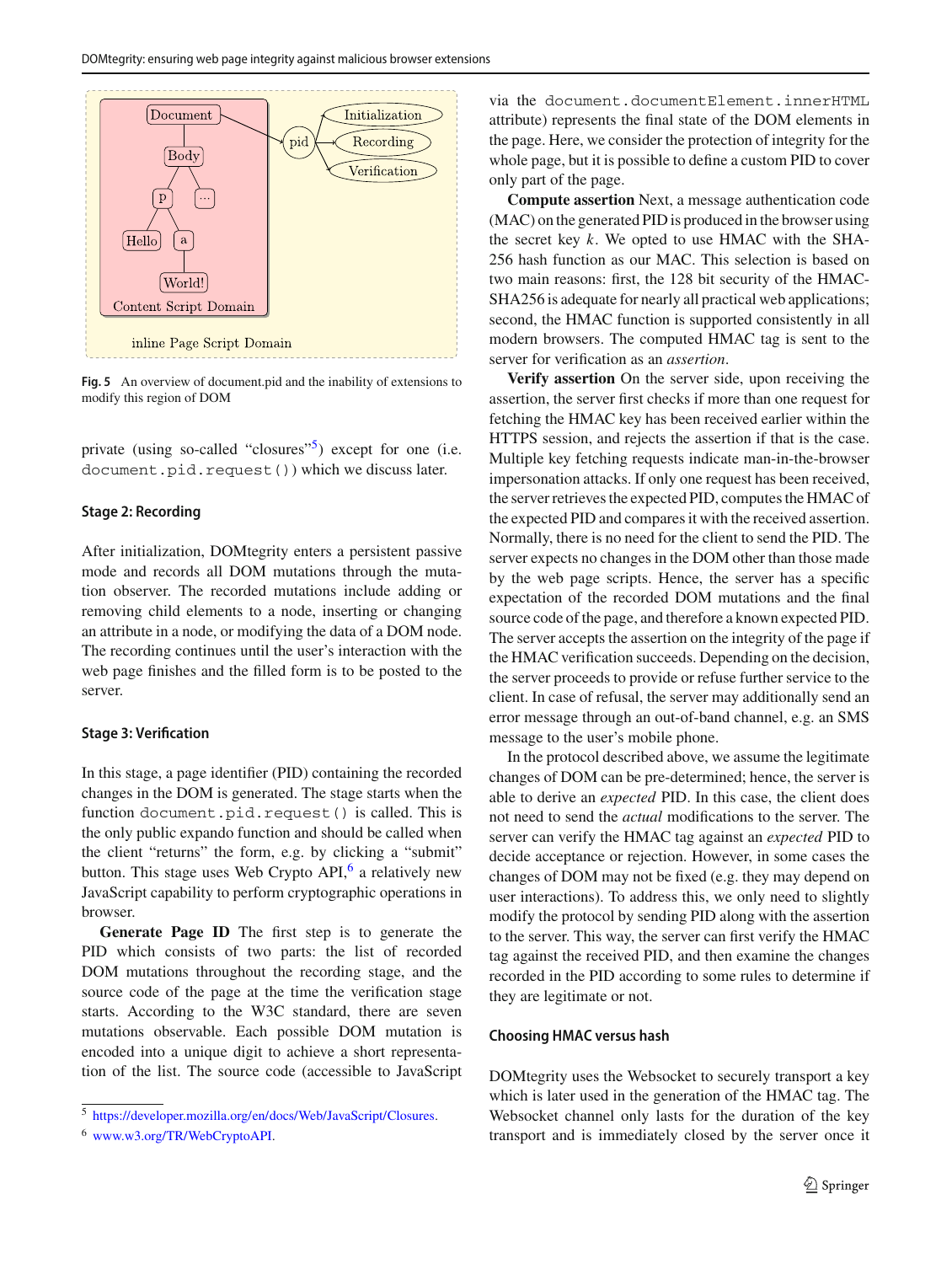sends the key. An alternative approach would be to keep the Websocket open for the duration of the protocol, and instead of sending an HMAC of the PID, the client can securely send a hash (say SHA-256) of the PID through the Websocket. We chose the HMAC approach to minimize the cost of communication since maintaining a full-duplex Websocket requires exchanges of ping-pong messages to keep the channel alive. By using HMAC, DOMtegrity minimizes the duration of a Websocket only for the essential purpose of transporting a short (32 bytes) key. As we will show, the computation of HMAC based on WebCryptoAPI incurs a negligible cost in the client browser. The computed HMAC tag can be sent through an XHR request over HTTPS.

#### **3.4 How DOMtegrity prevents attacks**

In this section, we review a number of design choices in DOMtegrity that are essential to effectively defend against DOM manipulation attacks by malicious extensions.

**Influencing the execution of pid.js** A malicious extension may try to influence the execution of  $pid$ , js through the content scripts or the injected scripts. First of all, it cannot stop or change pid. js functions through its content scripts. Due to the isolated worlds principle, and that DOMtegrity procedures are defined as document.pid expando functions, the extension content scripts cannot block or manipulate these procedures. Furthermore, a malicious extension cannot stop or change pid.js functions through injection of scripts into the page. Injected scripts do not have access to the pid.jsWebsocket due to *closure*. The only interference that injected scripts can cause with DOMtegrity is to call the public function document.pid.request(). However, this will result in the rejection of the integrity assertion since the inject script changes DOM by adding a new <script> tag.

**Polluting JavaScript variables** A malicious extension may inject malicious scripts into the page, trying to pollute the local and global variables used by pid.js. First, because we leverage JavaScript *closure* to make a protected reference to Websocket, an injected malicious script cannot access the local Websocket variable in pid.js. Second, an injected script cannot prevent Websocket establishment by DOMtegrity through redefining global JavaScript APIs (a process known as "monkey patching"). The isolated worlds principle prevents extensions from modifying parameters of a page's global environment through content scripts. Hence, the only avenue to modify such global definitions would be injecting scripts into the page. There are two cases here. In the first case, the malicious extension ensures the injected script runs before  $pid$ . js (which can be realized by setting run\_at to document\_start in the manifest). However, at document\_start which refers to the time before the DOM is created by the browser engine, there is no DOM for the injected script to insert a  $\leq$ script bolject, as a result there is no influence on the parsing of pid.js. In the second case, when the injected script runs after pid.js, DOMtegrity's objects have already been created based on default (clean) variable definitions. In the implementation of pid.js, we leverage the Object.freeze() [\[12\]](#page-14-15) function to freeze the DOMtegrity APIs in the initialization phase, hence making the DOMtegrity object immutable. This prevents an injected malicious script from performing any modifications to the global variables used in pid.js after it is parsed.

**Eavesdropping the secure channel** The pid.js Websocket provides a secure communication channel between pid.js and the server. This channel is inaccessible to the malicious extension [\[5\]](#page-13-4). In other words, the extension cannot read or modify data sent through this channel.

**Impersonation** The design of DOMtegrity was based on the W3C standard on "browser extensions" [\[26](#page-14-10)]. A malicious extension may try to impersonate pid.js by sending a request to establish the Websocket first. However, according to the W3C specification [\[26](#page-14-10)], an extension is not allowed to stop pid.js from sending its own Websocket request. The setting of document\_start in the manifest of the extension can enforce the execution of content scripts before parsing the loading page. However, a meaningful attack would need the user to interact with a web page that is loaded in the browser (e.g. to fill in a form or to click a button). The inclusion of pid.js before the web page HTML code ensures that the user interaction can only happen after pid.js sends its own Websocket establishment request. Hence, any attempt for an impersonation attack by the malicious extension is detected at the server side as a result of observing multiple Websocket establishment requests.

## **4 Implementation and evaluation**

In this section, we describe how we implemented a number of proof-of-concept malicious extensions to test our solution in several attack scenarios and provide performance measurements.

On the client side, DOMtegrity is implemented as a single JavaScript program which is integrated in-line within a  $\leq$ script $>$  tag in the beginning of a web page. On the server side, we implemented the server using Node.js version 4.4.0. All cryptographic operations in pid.js are programmed as asynchronous operations using JavaScript *Promise* objects.[7](#page-8-0)

<span id="page-8-0"></span><sup>7</sup> [https://developer.mozilla.org/en/docs/Web/JavaScript/Reference/](https://developer.mozilla.org/en/docs/Web/JavaScript/Reference/Global_Objects/Promise) Global Objects/Promise.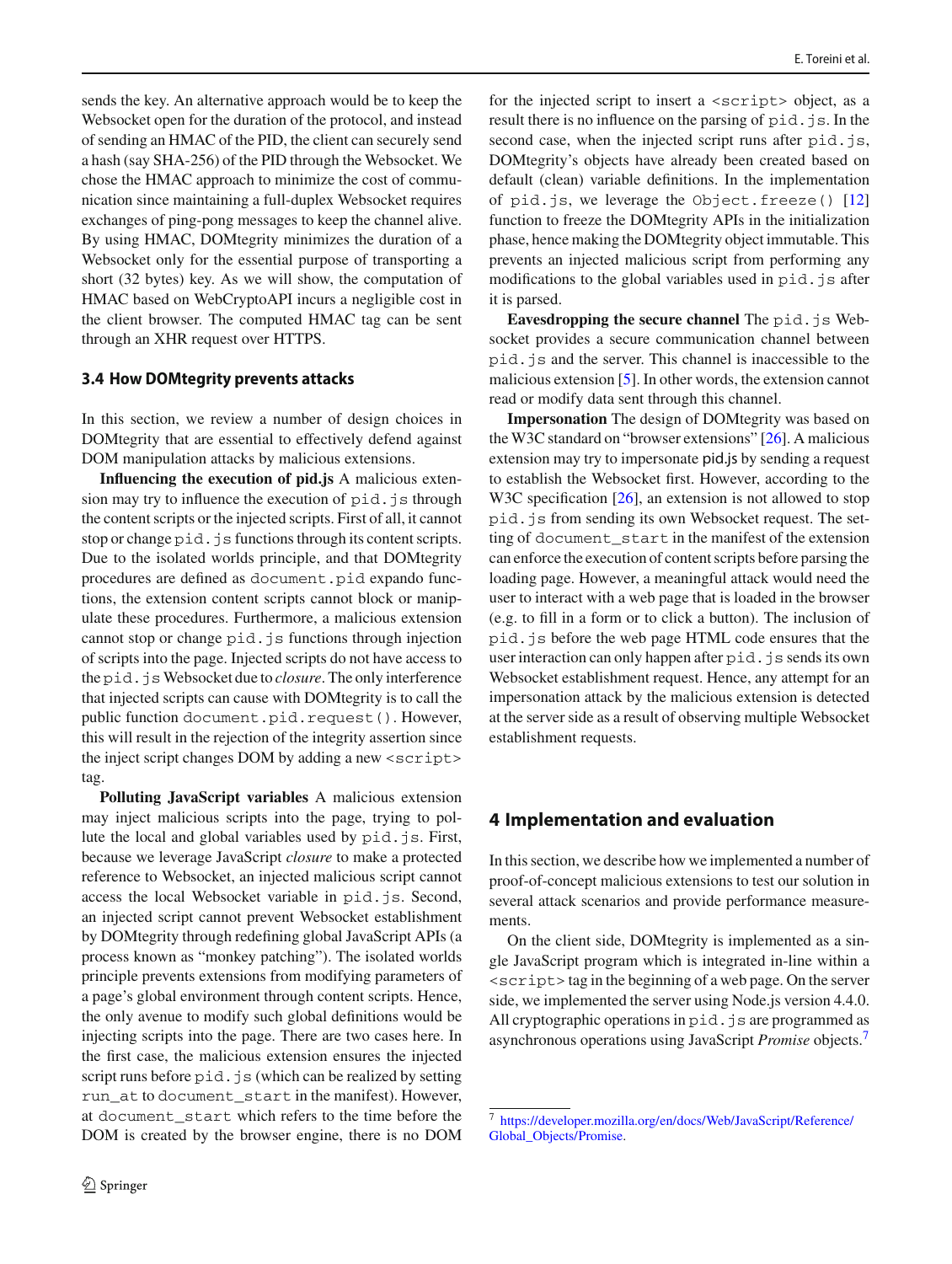#### **4.1 Confirming DOMtegrity effectiveness**

**Detecting online banking attacks** To confirm that our implementation of DOMtegrity can detect the attacks we discussed in Sect. [2,](#page-2-0) we implemented copies of the online banking web pages for both systems on our local server and embedded  $pid.$  js in-line. Then, we re-ran the attacks by the malicious extensions we developed on Chrome and Firefox. In both cases, the server was able to successfully detect the malicious modifications made on the web pages and block further requests from the client.

**Detecting other possible DOM modifications** To confirm that our implementation of DOMtegrity can detect other possible DOM modifications, we considered a comprehensive list of changes extensions can make to DOM and developed extensions that make such changes through content scripts. These changes include:

- 1. insert a new DOM element into the tree;
- 2. remove a targeted DOM element from the tree;
- 3. hide a targeted DOM element and replace it with its own element (possibly of an identical type) with a different ID;
- 4. change the style of a targeted DOM element; and
- 5. embed another script file which in turn changes an attribute of a targeted DOM element.

We developed five extensions (based on WebExtensions), each making one of the above modifications. All these extensions are tested on a simple login web page, which contains username and password text boxes and a "Sign in" button, with pid. js embedded in-line. We tested each of our extensions on Chrome and Firefox. As we expected, in all the experiments our server was able to detect the malicious DOM modifications on the client side.

## **4.2 Performance evaluations**

On the client side, the web page is run in Firefox v50.1 and Chrome v54 on a machine equipped with Intel Core i7 2.8 GHz with 8 GB of RAM and Windows 7 Enterprise. The server is set up on a machine with Windows  $8.1 \times 64$ Enterprise Edition equipped with Intel Core i5 2.3 GHz with 8 GB of RAM.

**File size** The client-side JavaScript is 550 lines of code and adds 21.6 KB in the normal mode and 6.33 KB in the minified mode to the original web page source code. Our simple login page, the HSBC web page and the Barclays web page are 31.5 KB, 2.1 MB and 3.6 MB, respectively. The overhead of the DOMtegrity client source code is relatively small compared to those of other popular JavaScript frameworks. For

example, the popular JQuery framework<sup>[8](#page-9-0)</sup> adds 84.6KB to the web page in the minified mode. The server side Node.js implementation is 240 lines of code with a size of 4.25 KB.

**Computation load** The computation load of the initialization stage is proportional to the number of elements in the web page since the browser needs to stop event registration for every node of the DOM. We measured the time it takes for this step to complete for our own login page and for the comparatively richer HSBC and Barclays online banking pages. For each page, we ran the experiment 100 times and we report the average here. For our login page, this step took 15.64 ms on Firefox and 16.53 ms on Chrome to complete, resulting in an average of 0.71 to 0.75 ms per DOM element. For the Barclays page, the richest page, this step took 624.76 ms on Firefox and 839.83 ms on Chrome to complete, resulting in an average of 0.49 to 0.65 ms per DOM element. Further details are reported in Table [2.](#page-10-0)

The recording stage only stores an encoding of the DOM change for every DOM modification and incurs a negligible computational overhead. In our experiments, the latency for recording each mutation is 0.005 ms.

The verification stage requires the calculation of PID and HMAC tag. In our measurements, the average elapsed time for computation of PID is 1.97 ms in Chrome and Opera, and 2.79 ms in Firefox, and the average elapsed time for computing the HMAC tag is 2.63 ms in Chrome and Opera, and 2.68 ms in Firefox. The box plots of elapsed times for 100 executions in Firefox and Chrome are illustrated in Fig. [6.](#page-10-1) All values are rounded up to the closest 0.01 ms.

Computations on the server side are very efficient. The most time consuming step on the server side is retrieving PID from storage which takes 1.96 ms on average. It takes 0.17 ms to compute a HMAC tag and another 0.03 ms to compare the tag against the received. The average elapsed time for 100 executions of each step on the server side is shown in Table [3.](#page-10-2) All values are rounded up to the closest 0.01 ms.

**Communication bandwidth** DOMtegrity is designed to be efficient in terms of required communication bandwidth. The key and the MAC tag are only 32 bytes each, amounting to a negligible fraction of the usual data transmission between the client and the server. The embedded JavaScript code is relatively compact (21.6 KB in the normal and 6.33 KB in the minified mode), as compared to other popular JavaScript frameworks such as JQuery (84.6 KB in the minified mode). The establishment of the Websocket is also efficient as the underlying technology is designed to be lightweight. By the design of DOMtegrity, the duration of the Websocket channel is kept to the minimum only for the essential purpose of transporting the HMAC key.

<span id="page-9-0"></span><sup>8</sup> [https://jquery.com.](https://jquery.com)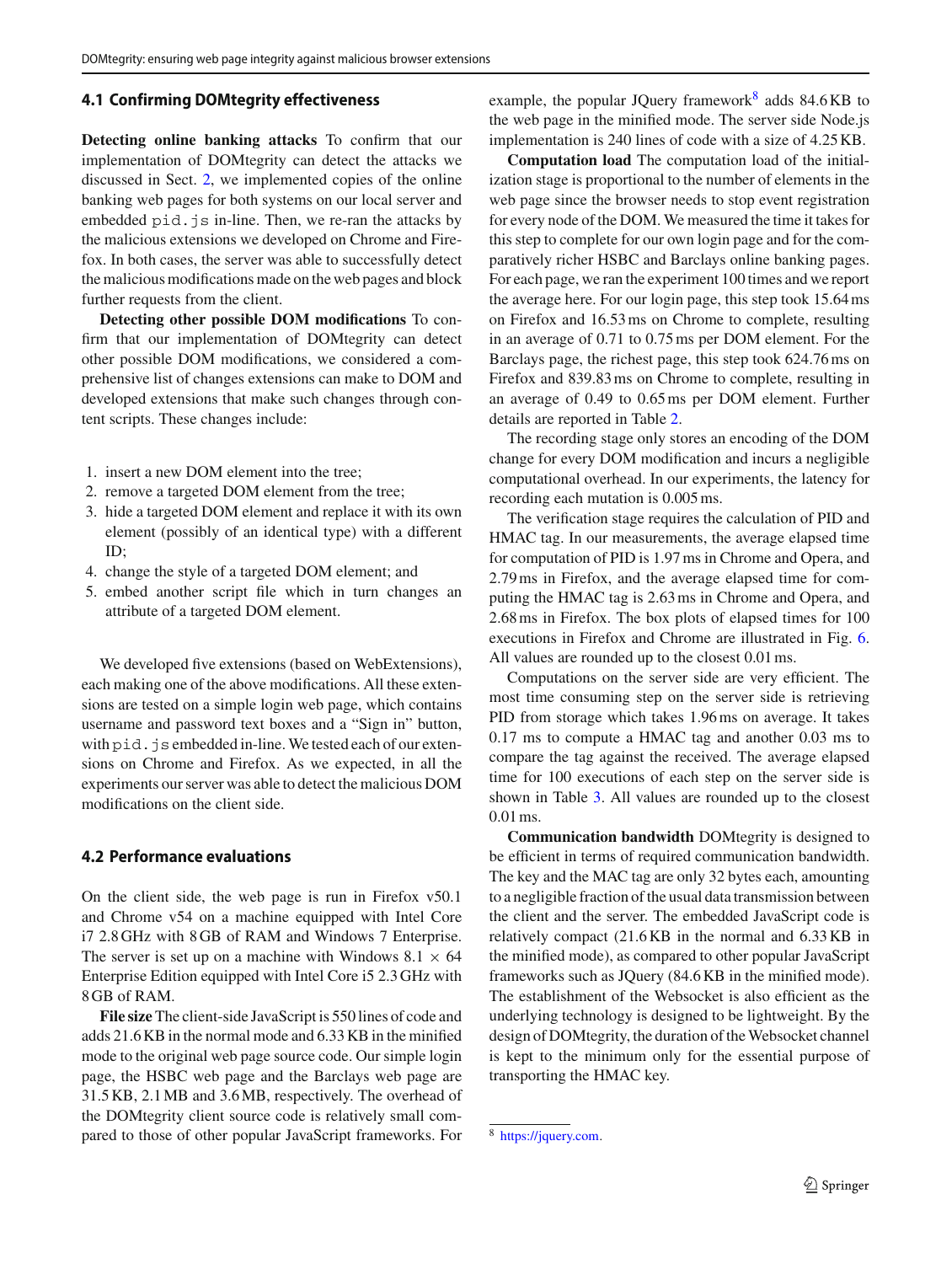<span id="page-10-0"></span>**Table 2** Average elapsed times for stopping event propagation in Chrome and Firefox for our experimental web pages

|                         | #Elements | Total time (ms) |         | Time/element (ms) |         |
|-------------------------|-----------|-----------------|---------|-------------------|---------|
|                         |           | Chrome          | Firefox | Chrome            | Firefox |
| Simple login page       | 22        | 16.53           | 15.64   | 0.75              | 0.71    |
| Simulated HSBC page     | 987       | 713.68          | 485.08  | 0.72              | 0.49    |
| Simulated Barclays page | 1283      | 839.83          | 624.76  | 0.65              | 0.49    |



Chrome PID Firefox PID Chrome HMAC Firefox HMAC

<span id="page-10-1"></span>**Fig. 6** Box plots of elapsed times for PID and HMAC calculations in 100 executions in Chrome and Firefox

<span id="page-10-2"></span>**Table 3** Average and standard deviation of the elapsed times on the server side for 100 executions of each step of the protocol

| Step                    | Average time (ms) | $STD$ (ms) |  |
|-------------------------|-------------------|------------|--|
| Key generation          | 0.02              | 0.02       |  |
| PID retrieval           | 1.96              | 1.59       |  |
| <b>HMAC</b> calculation | 0.17              | 0.01       |  |
| Decision                | 0.03              | 0.02       |  |
|                         |                   |            |  |

#### **4.3 Compatibility with real-world extensions**

DOMtegrity is designed to detect all DOM changes. In the simplest case, when the server is able to anticipate all DOM changes, pid.js only needs to send back a short HMAC tag, which the server can verify against the anticipated changes. However, this may not work with existing real-world extensions that work by modifying the DOM. Examples of such extensions include Grammarly (a popular grammar and spell checker) and LastPass (a popular password manager). In this section, we investigate the compatibility of DOMtegrity with *real-world* extensions.

**Real-world extension set** For this experiment, we have downloaded a large set of extensions from the Chrome Web Store and the official Mozilla Add-on repositories. Overall, we investigated more than 14,000 WebExtensions-based extensions in the two repositories, as follows:

- all extensions from Chrome's Starter Kit list,
- all extensions from Chrome's Editor Picks list,
- all extensions returned with the search keyword "block",
- all extensions returned with the search keyword "blocker",
- all extensions with more than 100 active users in each Chrome Web Store extension category, and
- all WebExtension-based add-ons in Mozilla's top 1000 most popular extensions (57 extensions).

We installed each extension in a mint instance of the browser, and then, we requested a DOMtegrity-protected web page, i.e. a page in which the pid. js script was embedded. When the page was completely loaded in the browser, we recorded the generated PID in the presence of the extension on the client side, plus the assertion verification result on the server side.

**Results** We compared the generated PID on the client side with the expected PID on the server side for each rejected extension in order to investigate the type of modification they applied. The W3C specification on DOM categorizes page mutations into three groups: *attributes*, *characterData* and *childList* [\[25\]](#page-14-16). The attributes category includes mutations involving modifications of attributes of existing nodes. CharacterData refers to mutations that change any data between the opening and closing tags of a text node. Finally, ChildList includes mutations that involve insertion or removal of nodes in the DOM tree. We investigated the generated PID on the client side and classified the rejected extensions into the above categories. A rejection by the server may be caused by a mixture of the mutation types. In that case, the PID records every type of the mutations.

Overall, 15% of the extensions caused rejection of the assertion. In other words, 15% the extensions we collected from the web store modified the DOM. Among the 15% rejections, 86% of them involved attribute mutations, 2% characterData mutations and 98% childList mutations. If we simply record every mutation caused by the extension in the PID, the percentage of occurrence for each of mutations types for attribute, characterData and childList mutations was 43.9%, 0.2% and 55.9%, respectively. It would be interesting to investigate whether the DOM modification made by the 15% extensions contains any malicious intent (which we plan to do in future research). Normally, Google quickly removes extensions from the Chrome web store as soon as they are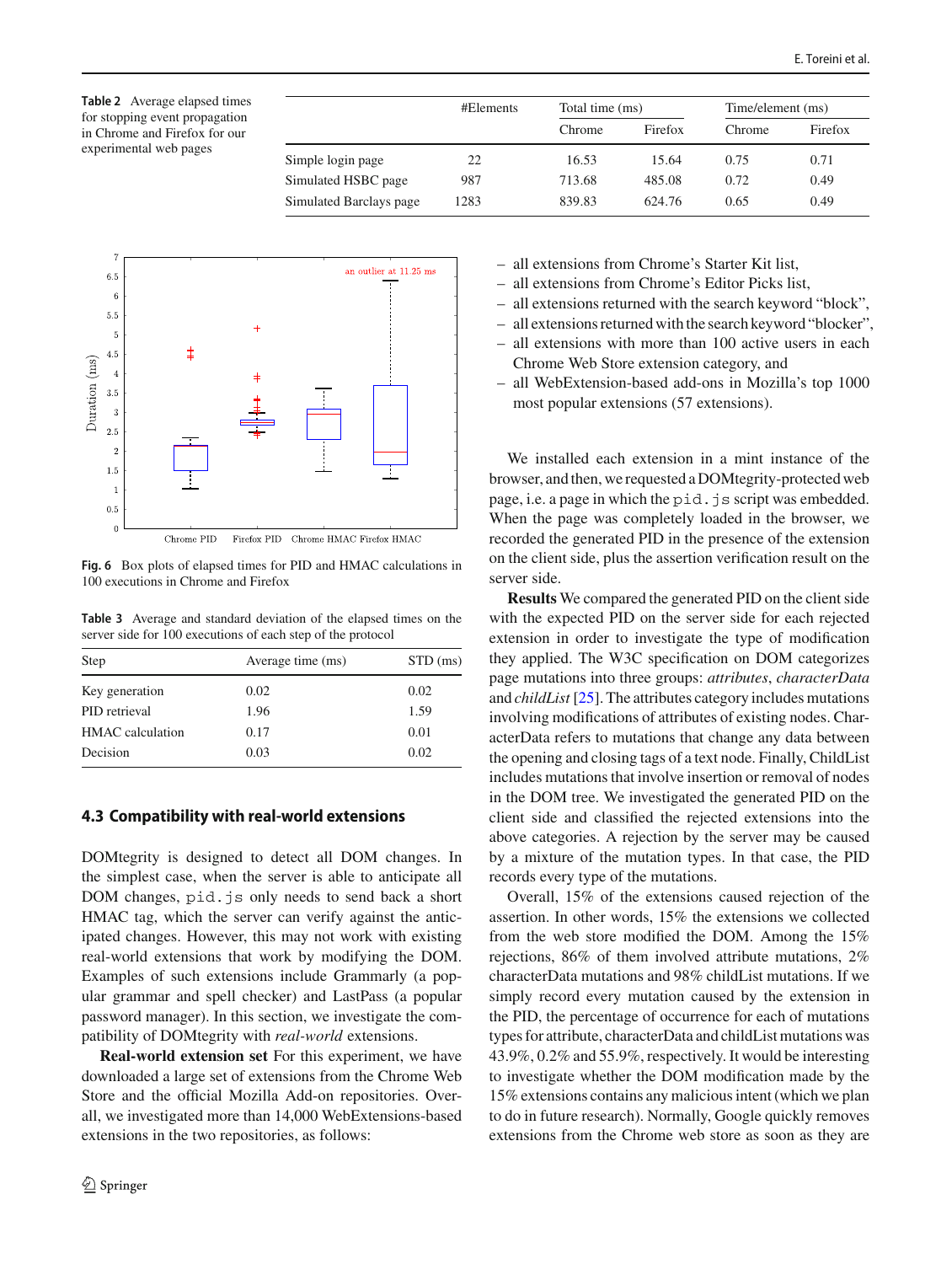| <input <br="" class="action-button next"/> id="buttonTest" type="button"<br>value="Sign in"><br>(a) Original source code in Firefox                                                                                                                                                         | <input <br="" id="buttonTest"/> class="action-button next"<br>$\rightarrow$<br>value="Sign in" type="button"><br>(b) Parsed source code in Firefox                                                                                                              |
|---------------------------------------------------------------------------------------------------------------------------------------------------------------------------------------------------------------------------------------------------------------------------------------------|-----------------------------------------------------------------------------------------------------------------------------------------------------------------------------------------------------------------------------------------------------------------|
| $\langle$ li $\rangle$<br>$\langle$ li><br>$\frac{1}{2}$ src="img/Money.png"><br>$\langle \text{div} \rangle$<br>$\langle h3 \rangle$ Looking after your money $\langle h3 \rangle$<br>< p > Get<br>$\alpha$ href="https://">Managing<br>$\langle$ div><br>$\langle$ /li><br>$\langle$ /li> | $\langle$ li> $\langle$ li><br>$\langle$ li><br>$\frac{1}{2}$ src="img/Money.png"><br>$\langle \text{div} \rangle$<br>$\rightarrow$<br><h3>Looking after your money</h3><br>< p > Get<br>$\alpha$ href="https://">Managing<br>$\langle$ /div><br>$\langle$ /li> |
| (c) Original source code in Chrome                                                                                                                                                                                                                                                          | (d) Parsed source code in Chrome                                                                                                                                                                                                                                |

<span id="page-11-0"></span>**Fig. 7** Examples of source code modifications during parsing in browsers. Note that modifications observed in Firefox **a** do not apply to Chrome, and modifications in Chrome **b** do not apply to Firefox

reported to contain malicious code. In the latest example, a malicious Chrome extension, called Droidclub, was removed by Google in February 2018 (along with 88 other malicious extensions) [\[8\]](#page-14-17), after it had affected half a million users. Droidclub works by injecting a malicious script; hence, it falls within the category of childList mutations. Note that our attacks on online banking systems lie in the Character-Data category since the extension changed the fields within a text node.

**Possible mitigations** One possible mitigation strategy to accommodate existing extensions is to consider a more flexible policy on DOM modifications. This will require  $pid$ . js to send the PID to the server along with the assertion. The PID consists of the recorded mutations and the final source code. The server can then check the PID against a set of policies to decide if the mutations are acceptable. Thus, further compatibility can be gained by the client sending more data (i.e. the PID) and the server performing slightly more complex verification.

The above solution also works with dynamic web pages where the DOM modifications depend on how the user interacts with the web page. Such interactions cannot always be anticipated by the server, but can still be checked by the server against rules later once a record of the DOM modifications is obtained.

# **5 Further discussion**

**Browser Parsing Inconsistencies.** During the testing of our protocol, we observed two unexpected and undocumented DOM changes made by the browsers in Fig. [7.](#page-11-0) These changes are caught by DOMtegrity because they modify the source code of the web page. These modifications do not alter the content of the page, but they change the DOM structure. Such changes are harmless from a security perspective, but they are unnecessary and inconsistent between browsers. We reported these minor issues to W3C and Google, and were advised that these appeared to be implementation bugs in the browsers and should be fixed in future releases. This finding shows that although DOMtegrity is designed to detect malicious tempering of DOM, it is also useful to uncover browser implementation bugs.

**Dynamic web pages** A dynamic web page is one with variable content depending on the user or her actions. This is done by either server-side or client-side scripting, or a mixture of both.

If only server-side scripting is used, a web page is constructed on the server side at the time of request and transmitted to the client. No further changes to the DOM are expected in this case. Hence, such pages can be protected using DOMtegrity as it is designed.

If client-side scripting is used, the dynamic web page DOM is modified in browser based on the user's interactions with the page. In this case, there would be no way for the server to predict user's interactions with the page, and hence, it would be necessary for pid.js to send the PID along with the HMAC tag to the server so that a decision on the integrity of the page can be made based on the server's policies.

**Private mode** Extension availability policies in private mode are different across browsers. Firefox permits extensions to function in private mode. In contrast, Chrome disables the extensions by default in its private mode (incognito). In each case, DOMtegrity functions as normal, regardless if the extensions are enabled in the client browser.

**Enabling JavaScript** Our solution requires that JavaScript is enabled in the user browser. Obviously, it will not work if JavaScript is disabled (e.g. manually by the user, or by setting the CSP response header). In fact, when JavaScript is disabled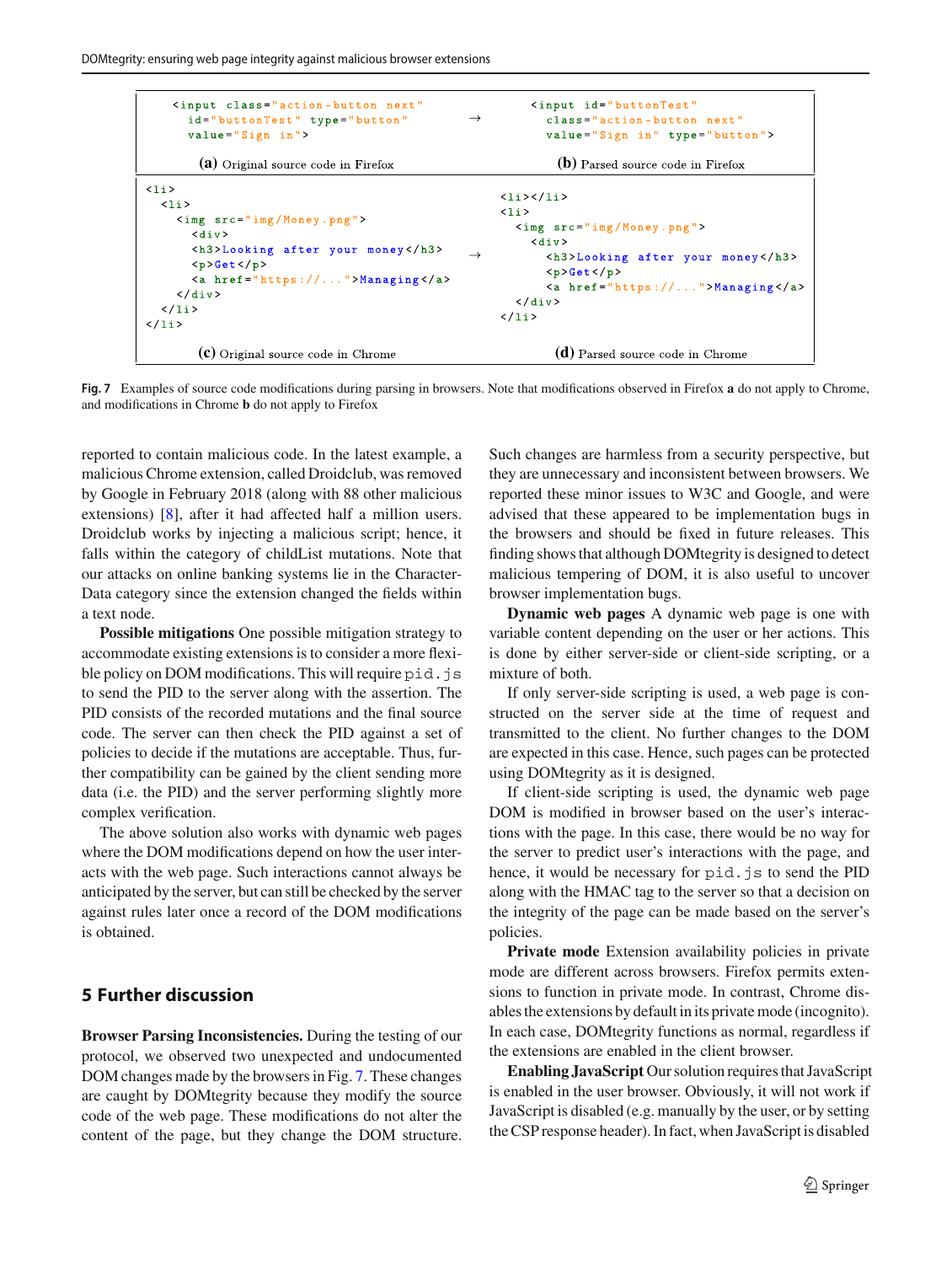in the browser, any web page with embedded JavaScript code will stop working. In practice, there are standard techniques to detect if JavaScript is enabled in the browser, and deliver JavaScript-rich content only when it is enabled. The same techniques would apply to DOMtegrity.

**Confidentiality of data** DOMtegrity is designed to protect the integrity of the DOM structure as it is rendered in the browser, but it cannot guarantee the confidentiality of data. A malicious extension is able to read the content of DOM elements as well as http(s) traffic data (and may send the stolen credentials to an external party). This is a privileged capability explicitly permitted by the browser, which treats a browser extension as a "trusted" part of the browser [\[26](#page-14-10)]. While our work presents a way to address the integrity problem caused by malicious extensions, we leave it to the future work to address the confidentiality problem, which may require fundamental changes in the browser architectural design.

# **6 Related work**

This section reviews related work on countering the threats imposed by malicious browser extensions. Existing countermeasures can be categorized into four types: modifying browsers, strengthening the vetting process, requiring another trusted extension and using external hardware.

**Modifying browsers** Proposals in this category require their system to be integrated natively within the browser. Ter Louw et al. design systems for protecting code integrity and user data [\[24\]](#page-14-3). The latter is a mechanism that augments the browser to support policy-based run-time monitoring of extension behaviour. The goal is to protect sensitive user data from being accessed or modified by the extension. Dhawan et al. proposed "Sabre", an in-browser information-flow monitor to detect malicious activities of JavaScript-based extensions during run-time [\[6\]](#page-13-0). Sabre associates an appropriate label to all in-memory JavaScript objects based on whether they carry sensitive information. Then, it monitors the objects carrying sensitive information for any insecure access. Wang et al. proposed an extension access control framework [\[27](#page-14-4)], which dynamically analyses the behaviour of extensions at run-time and controls policies to restrict their access to resources. All the proposals in this category require modification of browser code base. Unfortunately, none of these proposals have been adopted by mainstream browsers so far. In fact, some of these proposals are based on the XPCOM model for creating extensions in Firefox which is due to be deprecated in favour of WebExtensions.

**Strengthening the vetting process** Proposals in this category involve various techniques to improve detection rates of malicious extensions during the vetting process. Jagpal et al. shared their three years of experience in fighting with malicious browser extensions in Chrome Web Store [\[13](#page-14-1)].

They developed a detection system called WebEval to vet the extensions in the market. WebEval combines both static and dynamic analysis of the source code, as well as taking into consideration of the reputation of the extension's developer, and involving human experts in manual reviews whenever necessary. Their method was able to identify realworld malicious extensions with a success rate of 96.5%.

Besides methods adopted by the industry, academic researchers also propose various techniques to strengthen the vetting process. Kashyap et al. proposed a framework to automate the vetting process in official extension repositories [\[15](#page-14-6)]. They proposed a notion of add-on security signature which provides detailed information on its data flow and API usages. Kapravelos et al. presented Hulk as a dynamic analysis system to detect malicious extensions [\[14](#page-14-18)]. They monitored the execution and network activities of extensions to detect their malicious intentions. The had an extensive collection of real-world extensions from Chrome Web Store, and one of their findings was discovering a malicious extension that affected 5.5 million users. Guha et al. proposed an IBEX framework for authoring, analysing, verifying and deploying secure browser extensions [\[11](#page-14-5)]. They suggested a high level programming language to develop extensions. They also proposed Datalog to specify fine-grained access control to restrict the extension's access to security-specific web content. Bandhakavi et al. presented the VEX framework for highlighting potential security vulnerabilities in browser extension [\[4](#page-13-1)]. They applied static information-flow analysis to catch malicious JavaScript code in the extension implementation.

**Requiring another trusted extension** Proposals in this category require users to trust one particular extension and install it consciously. Marouf et al. proposed a run-time framework called REM that monitors the access made by extensions and provides customized permission [\[17\]](#page-14-8). They developed an extension for monitoring other extension based on REM. They monitored API calls from an extension to the browser and enforced their policies on the extension. They notified users about the latest activities of other extensions and allowed them to block future such activities. Liu et al. demonstrated the same threat in Chrome [\[16](#page-14-7)]. They also implemented an extension to enforce more fine-grained privileges to extensions in Chrome. They proposed HTML elements to use another attribute called "sensitivity" to differentiate DOM elements and enforce the policy that they call micro-privilege management.

Using external hardware Cronto<sup>[9](#page-12-0)</sup> is a commercial hardware-based solution to address MITB attacks specifically for online banking. It was initially developed by a spin-off company from the University of Cambridge in 2005

<span id="page-12-0"></span><sup>9</sup> [https://www.vasco.com/products/two-factor-authenticators/](https://www.vasco.com/products/two-factor-authenticators/crontosign.html) [crontosign.html.](https://www.vasco.com/products/two-factor-authenticators/crontosign.html)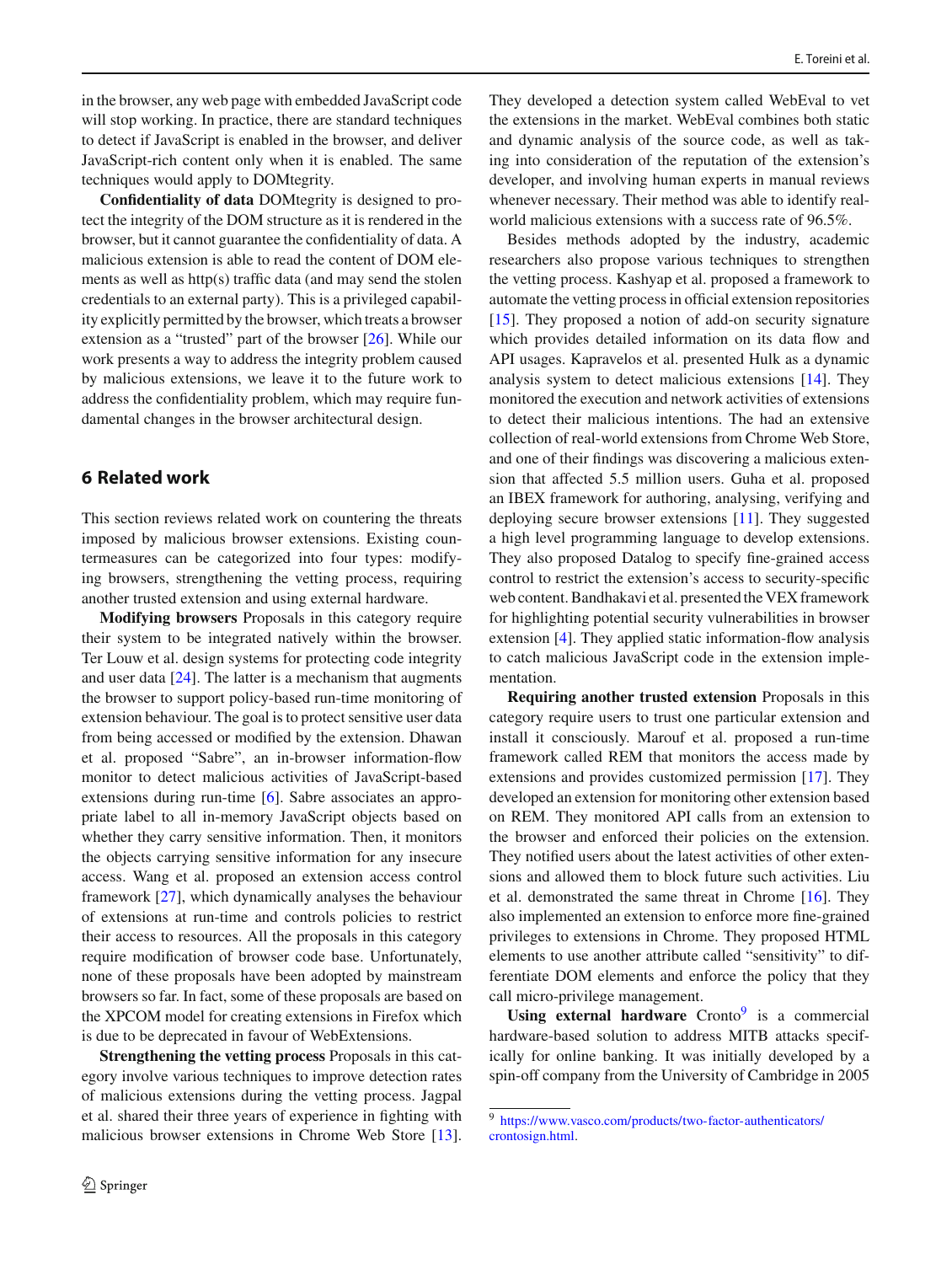and was later acquired by VASCO Data Security International for £17m in 2013. The product has been widely deployed by major banks in Chile, Switzerland and Germany to secure online banking. The Cronto solution works by using a special client device, which shares a secret key with the sever. When the user performs transactions during online banking, the server sends a 2-D barcode to display on the client's web page, which encodes the encrypted transaction details such as the amount, timestamp and account number. The 2-D barcode is then read and verified by the Cronto device that has the decryption key. Upon successful verification, Cronto generates a one-time password (OTP), which the user can enter in the browser to authenticate the transaction. Here, the Cronto device can be either custombuilt hardware with an embedded camera or a smart phone.

DOMtegrity is similar to Cronto in preventing malicious modifications on the client side against MITB attacks. However, ours is a JavaScript-based *software* solution and does not require an external hardware token. We note that although the main design aim of Cronto is to ensure the integrity of transactions, it has a secondary function as a second factor for authentication since the device has a shared secret key with the server. DOMtegrity does not have this function, but it can be used in combination with any existing two-factor authentication scheme, e.g. the Chip Authentication Program (CAP) currently used by HSBC and Barclays.

**Other related work** Reis et al. proposed the idea of ensuring web content integrity by JavaScript [\[21\]](#page-14-19). Their method was inspired by the Linux integrity check and AEGIS [\[3](#page-13-5)]. The authors developed a client-side JavaScript framework named TripWire, which detects unexpected modifications done by ISPs and other intermediate nodes over HTTP communication. Once the page rendering is complete, the code requested the page's source code from the server through AJAX requests, then the internal source code is compared with the server's one at the client side. Tripwire did not consider browser extensions in their attack model because it considers them as "trusted". They discussed that their method was comparable to HTTPS with better performance. Patil [\[19](#page-14-20)] proposed another method to isolate DOM from content script. They used *shadow DOM* to present an encrypted view of the page data to the content script. They developed a proof-of-concept prototype in their research.

# **7 Conclusion**

In this paper, we present DOMtegrity, a JavaScript-based solution to provide end-to-end protection of integrity for web content from the point of delivery at a sever to the final rendering in a client's browser. Our solution works with the standard WebExtensions framework and does not require modifying existing architectures of web browsers, nor using any external hardware device. As part of the evaluation, we implement two attacks on real-world online banking websites: HBSC and Barclays, to demonstrate how malicious extensions can compromise the online banking security, and how DOMtegrity can effectively prevent such attacks as well as other man-inthe-browser attacks caused by malicious extensions. We run an extensive study of the top 14,000 extensions to investigate the prevalence and types of DOM changes. Our study confirms that DOMtegrity is compatible with the vast majority of widely used extensions and can be made compatible with other extensions after small modifications. We present detailed timing measurements to show that DOMtegrity is efficient and adds only a relatively small overhead to the performance on both the client and the server sides.

**Acknowledgements** We thank the Mozilla browser extension development team for their feedback on our protocol design, state-of-the-art technologies in browser extensions and compatibility of DOMtegrity with their vision of the extension architecture. We thank Jake Arhibald from Google Chrome, Tobie Langle from W3C and Steven Murdoch for many useful comments, and Dylan Clarke for helping implement the extension attacks. An open source implementation of DOMtegrity is available at [https://github.com/toreini/DOMtegrity.](https://github.com/toreini/DOMtegrity) This work was funded by the ERC starting Grant No. 306994.

#### **Compliance with ethical standards**

**Ethical standard** In this research, we have designed cyber attacks on personal banking websites. These experiments have been performed against the author's bank accounts, and the money was only transferred between these accounts. All the experiments were approved by Newcastle University's Ethics Committee.

**Open Access** This article is distributed under the terms of the Creative Commons Attribution 4.0 International License [\(http://creativecomm](http://creativecommons.org/licenses/by/4.0/) [ons.org/licenses/by/4.0/\)](http://creativecommons.org/licenses/by/4.0/), which permits unrestricted use, distribution, and reproduction in any medium, provided you give appropriate credit to the original author(s) and the source, provide a link to the Creative Commons license, and indicate if changes were made.

## **References**

- <span id="page-13-2"></span>1. Adham, M., Azodi, A., Desmedt, Y., Karaolis, I.: How to attack two-factor authentication internet banking. In: International Conference on Financial Cryptography and Data Security, pp. 322–328. Springer (2013)
- <span id="page-13-3"></span>2. Alcorn, W., Frichot, C., Orru, M.: The Browser Hacker's Handbook. Wiley, New York (2014)
- <span id="page-13-5"></span>3. Arbaugh, W.A., Farber, D.J., Smith, J.M.: A secure and reliable bootstrap architecture. In: 1997 IEEE Symposium on Security and Privacy, 1997. Proceedings, pp. 65–71. IEEE (1997)
- <span id="page-13-1"></span>4. Bandhakavi, S., King, S.T., Madhusudan, P., Winslett, M.: Vex: vetting browser extensions for security vulnerabilities. In: USENIX Security Symposium, vol. 10, pp. 339–354 (2010)
- <span id="page-13-4"></span>5. Chrome Developers: Webrequest API. [https://developer.chrome.](https://developer.chrome.com/extensions/webRequest) [com/extensions/webRequest.](https://developer.chrome.com/extensions/webRequest) Accessed Mar 2018
- <span id="page-13-0"></span>6. Dhawan, M., Ganapathy, V.: Analyzing information flow in Javascript-based browser extensions. In: Computer Security Appli-